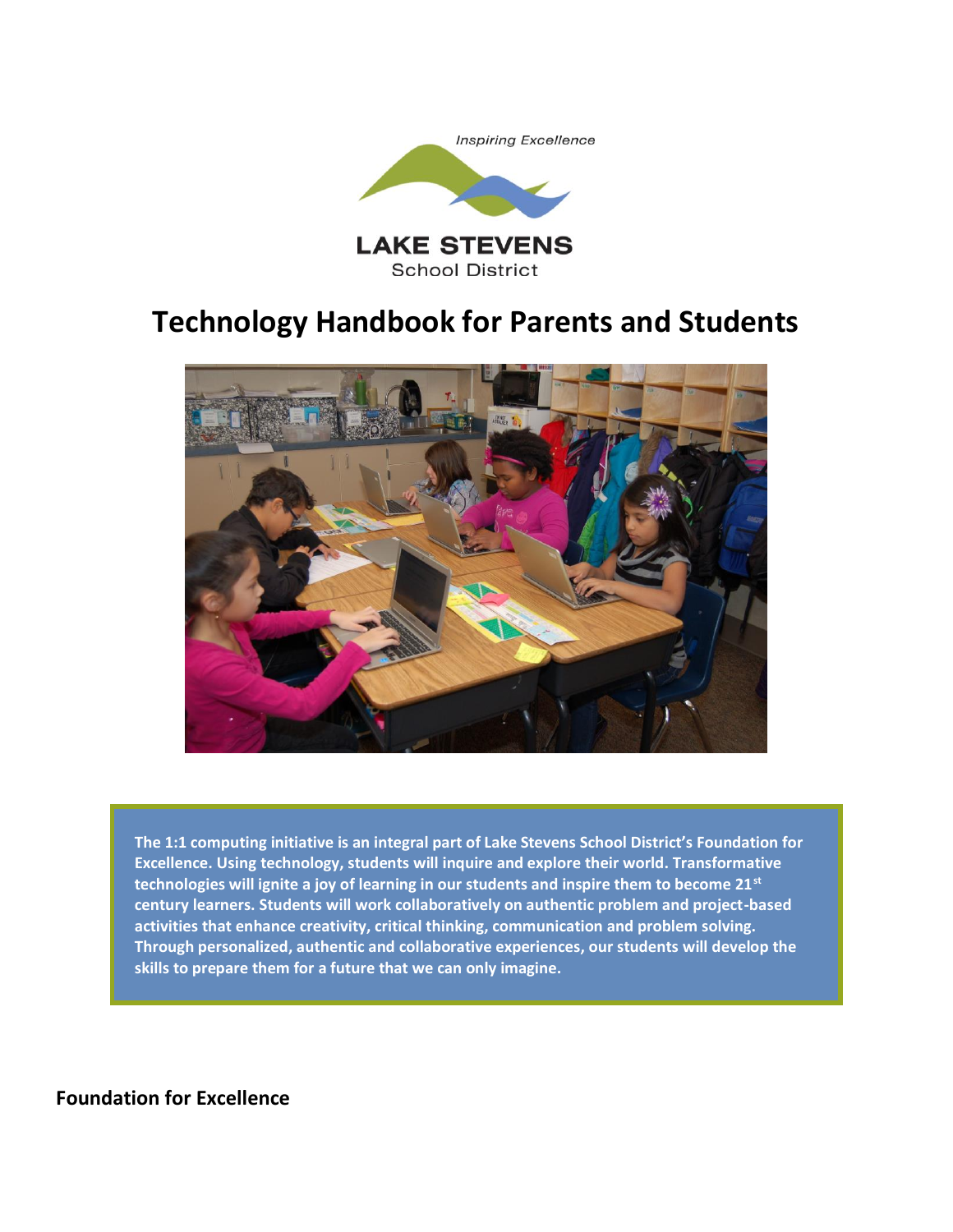

In Lake Stevens, our use of technology will be bold, intentional and accessible. Innovative approaches will be encouraged and embraced and our technology will be intuitive, collaborative and an empowering tool for students, staff and parents. Technology will transform our data systems to be unified, accessible, timely, informative and adaptable, and capable of being tailored to each school, program, class, staff member and student.

Lake Stevens School District understands that technology is a critical tool in the pursuit of your child's education. Lake Stevens uses technology of many sorts to provide depth to your child's education and to engage him/her in the world both now and in the future. If you are a returning Lake Stevens parent, then you have already witnessed the remarkable technological resources our district offers its students. For you, this handbook provides ready access to policies and resources that will help you guide your child in his/her education. If you are new to Lake Stevens, then we hope this handbook will inspire and excite you when you realize how many technological resources are now available to your child. We also hope that this handbook will be a source of guidance and comfort as you realize that Lake Stevens has taken many steps to keep our children safe. Lake Stevens School District needs you to be a partner in your child's education and safety. When the district resources are paired with engaged parents and students who are ready to learn, there is no limit to what we can accomplish!

Lake Stevens School District encourages students to use a variety of technologies to enhance their learning. To ensure the privacy and safety of our students, and to protect data and our resources, we ask parents and students to become familiar with the policies and regulations that have been established for technology use in the district. Lake Stevens School District's aim is to maintain an environment that promotes ethical and responsible conduct in all electronic resource activities. With this privilege and opportunity to explore resources comes responsibilities for parents and for students.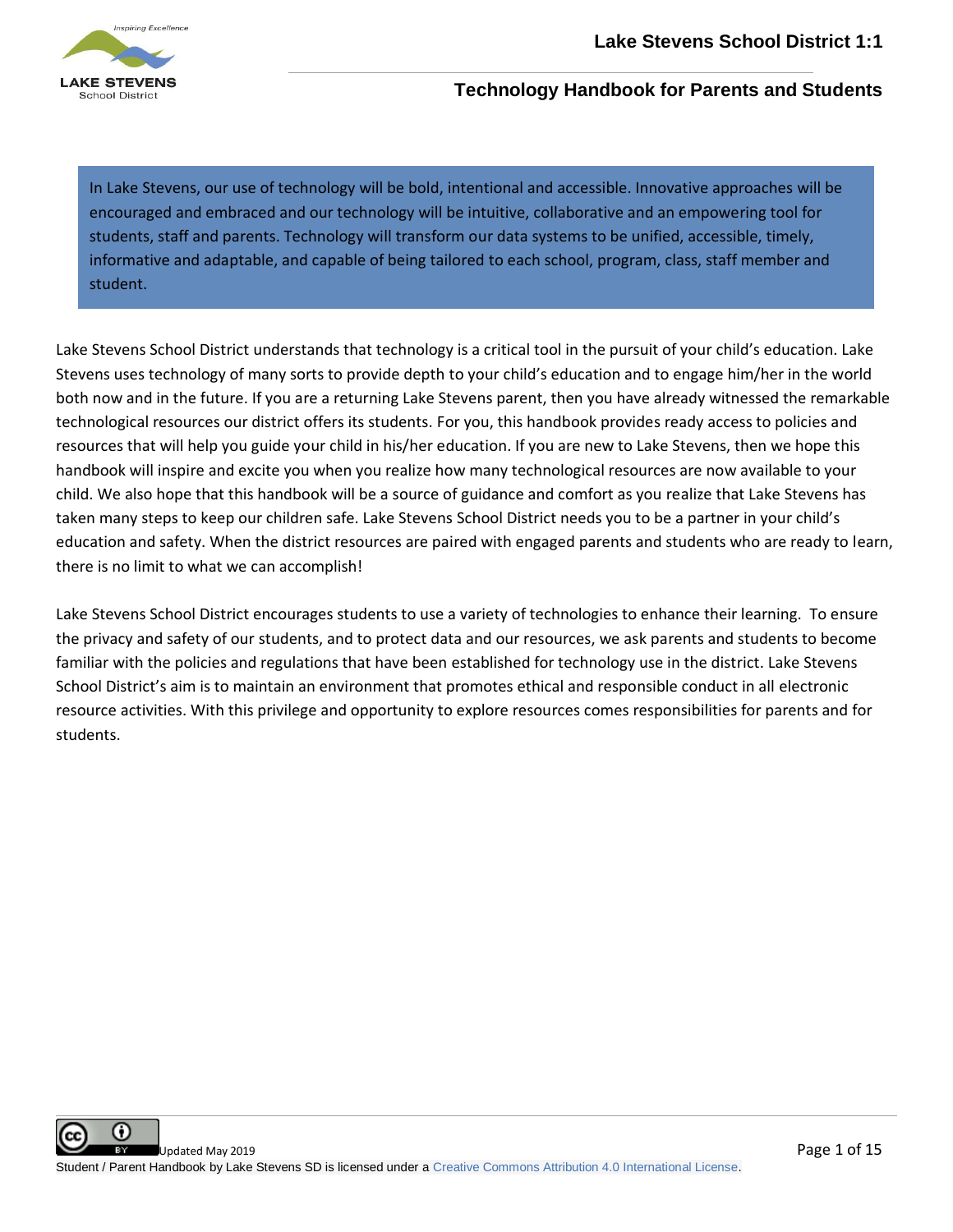

# **Table of Contents**

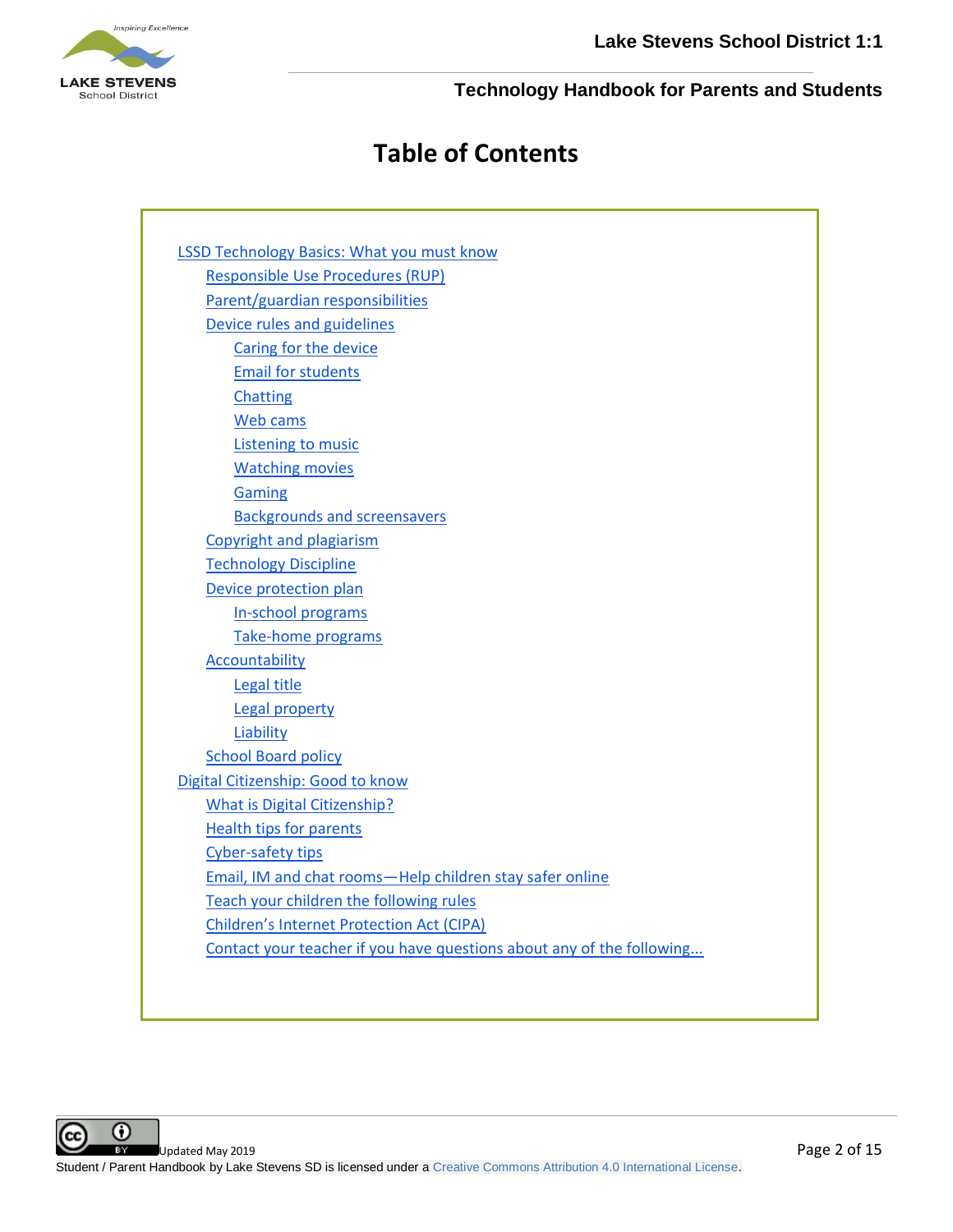

# <span id="page-3-0"></span>**LSSD Technology Basics: What you must know**

# <span id="page-3-1"></span>**1:1 Responsible Use Procedures**

When you sign the [R](https://docs.google.com/document/d/1XazAaycMtcjySssxOGjNVxopBpjCVvuSQ7x89VF2iF0/edit?usp=sharing)esponsible Use Agreement, you are acknowledging that you understand and accept the information in this document and agree to Lake Stevens School District's Responsible Use Procedures and Terms and Conditions for Device Usage.

Lake Stevens students and families must understand that:

- 1. All users of the Lake Stevens network and equipment must comply at all times with the district's Acceptable Use Policy, which is available on the district website, www.lkstevens.wednet.edu, in the Board of Directors section.
- 2. Devices are available for student use and remain the property of Lake Stevens School District.
- 3. All users are accountable to all school, district, local, state and federal laws.
- 4. All use of devices and network must support education.
- 5. Students and families must follow all guidelines set forth in this document and by Lake Stevens staff.
- 6. All rules and guidelines are in effect before, during and after school hours, for all Lake Stevens devices whether on or off the school campus.
- 7. All files stored on Lake Stevens equipment or the network are property of the district and may be subject to review and monitoring.
- 8. The term "equipment" or "technology" refers to devices, batteries, power cords/chargers and cases. Each piece of equipment is issued as an educational resource. The conditions surrounding this equipment can be equated to those of a textbook.
- 9. Students are expected to keep the devices in good condition. Failure to do so may result in bills for repair or replacement.
- 10. Students are expected to report any damage to their device as soon as possible to their teacher. This means no later than the next school day.
- 11. Students who identify or know about a security problem are expected to convey the details to their teacher without discussing it with other students.
- 12. Students are expected to notify a staff member immediately if they come across information, images, or messages that are inappropriate, dangerous, threatening or make them feel uncomfortable.
- 13. All users are expected to follow existing copyright laws and educational fair use policies.
- 14. Students may only log in under their assigned username. Students may not share their password with other students.
- 15. Students are encouraged not to loan equipment to other students. Students who do so are responsible for any loss.
- 16. Students are expected to return their Chromebook upon graduation or leaving the district or sanctions will apply. Sanctions are listed under **Estimated Costs & Sanctions.**
- 17. Any failure to comply may result in disciplinary action. Lake Stevens may remove a user's access to the network without notice at any time if the user is engaged in any unauthorized activity.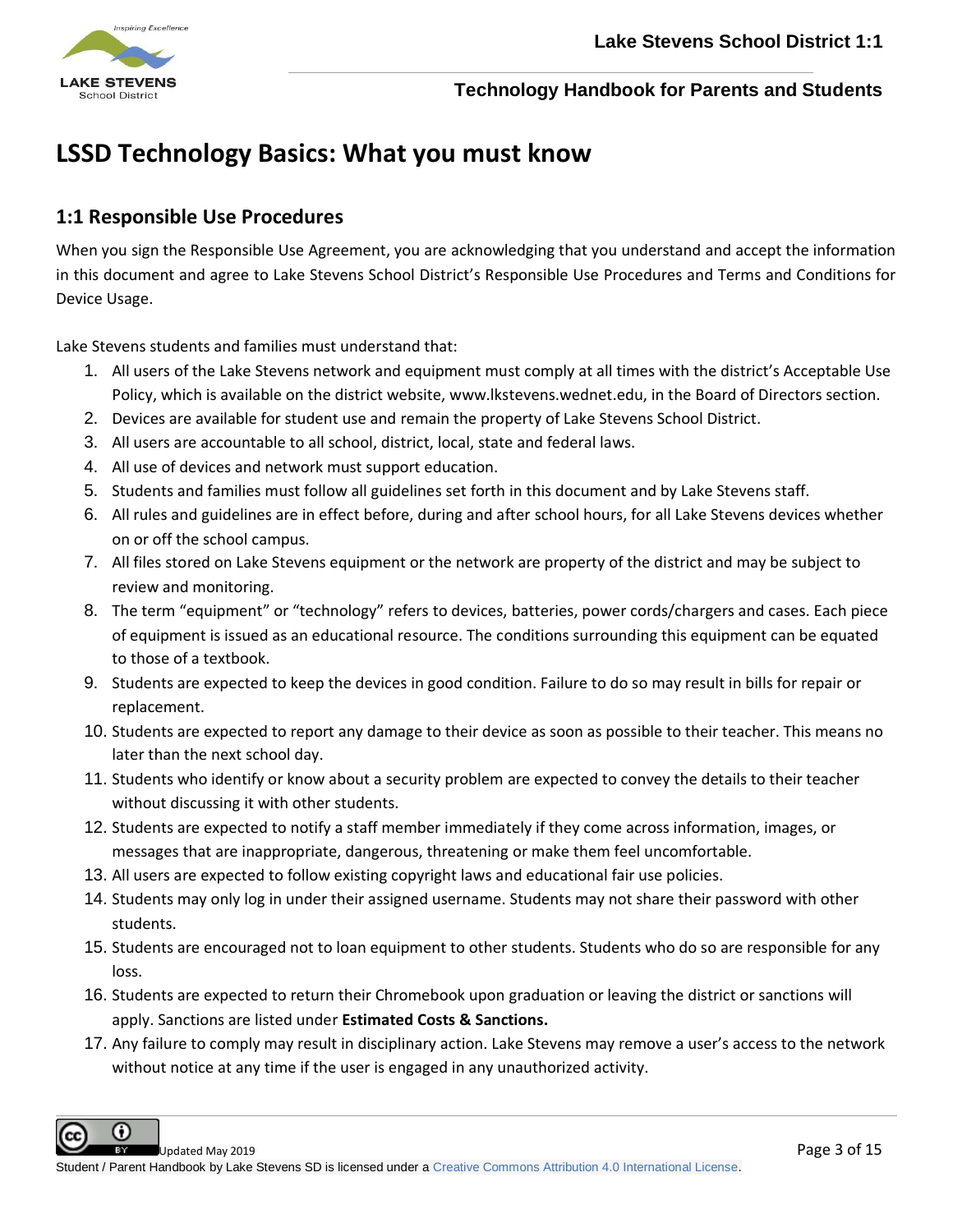

18. Lake Stevens reserves the right to confiscate the property at any time.

# <span id="page-4-0"></span>**Parent/Guardian Responsibilities**

Lake Stevens School District makes every effort to equip parents/guardians with the necessary tools and information to ensure safe use of the devices in the home. There are several responsibilities assumed by the parent/guardian and the student. These are outlined below.

- All Parents/Guardians and Students are required to sign the [1:1 Responsible Use Procedures.](https://docs.google.com/document/d/1XazAaycMtcjySssxOGjNVxopBpjCVvuSQ7x89VF2iF0/edit?usp=sharing)
- Enrollment in the district's [Chromebook Loss/Damage Protection Plan i](https://docs.google.com/document/d/1QTXJerEs7oFnX8esajqvpr722X1F8xHRM9tIOYzbw74/view)s encouraged to ensure students have a working device at all times.
- Student devices will not be assigned for take home use until all device debts are paid.
- Devices will be inventoried at the end of each school year.
- Students will be assigned the same device each year. Protect your device.

# <span id="page-4-1"></span>**Device Rules and Guidelines**

The rules and regulations are provided here so that students and parents/guardians are aware of the responsibilities students accept when they use a district-owned device. In general, this requires efficient, ethical and legal utilization of all technology resources. Violations of these rules and guidelines will result in disciplinary action. Students receive device-related training at school during the first weeks of school and learn to be responsible digital citizens.

- **● All use of technology must:**
	- **○** Support learning
	- **○** Follow local, state and federal laws
	- **○** Be school appropriate
- **● Security reminders**
	- **○** Do not share logins or passwords
		- **■** *Exception: students should share passwords with parents or guardians*
	- **○** Follow Digital Citizen guidelines as learned using the [Digital Citizenship Curriculum.](https://drive.google.com/open?id=1aFj6EEH8aAoDzFq67ZIHKfmBk8wClq165HD10DST6V8&authuser=0)
- **● Students are prohibited from:**
	- **○** Defacing Lake Stevens issued equipment in any way. This includes but is not limited to marking, painting, drawing or marring any surface of the devices or any stitching on cases or screen protectors if provided.
	- **○** If such action occurs, the student will be billed the cost of repair or replacement.

### <span id="page-4-2"></span>**Caring For the Device**

G)

- The device is district property and all users will follow this procedure and the Lake Stevens School District Acceptable Use Policy.
- Students should use the device assigned to them and not lend their device to others.
- Students are responsible for the general care of the device issued by the school.
- Students are responsible for keeping the device's battery charged for school each day. Teachers will expect students to be fully ready to complete any online assignment in class. Coming to class without a fully charged Chromebook is the same as not having your textbook, pencil or paper. You will miss out on learning.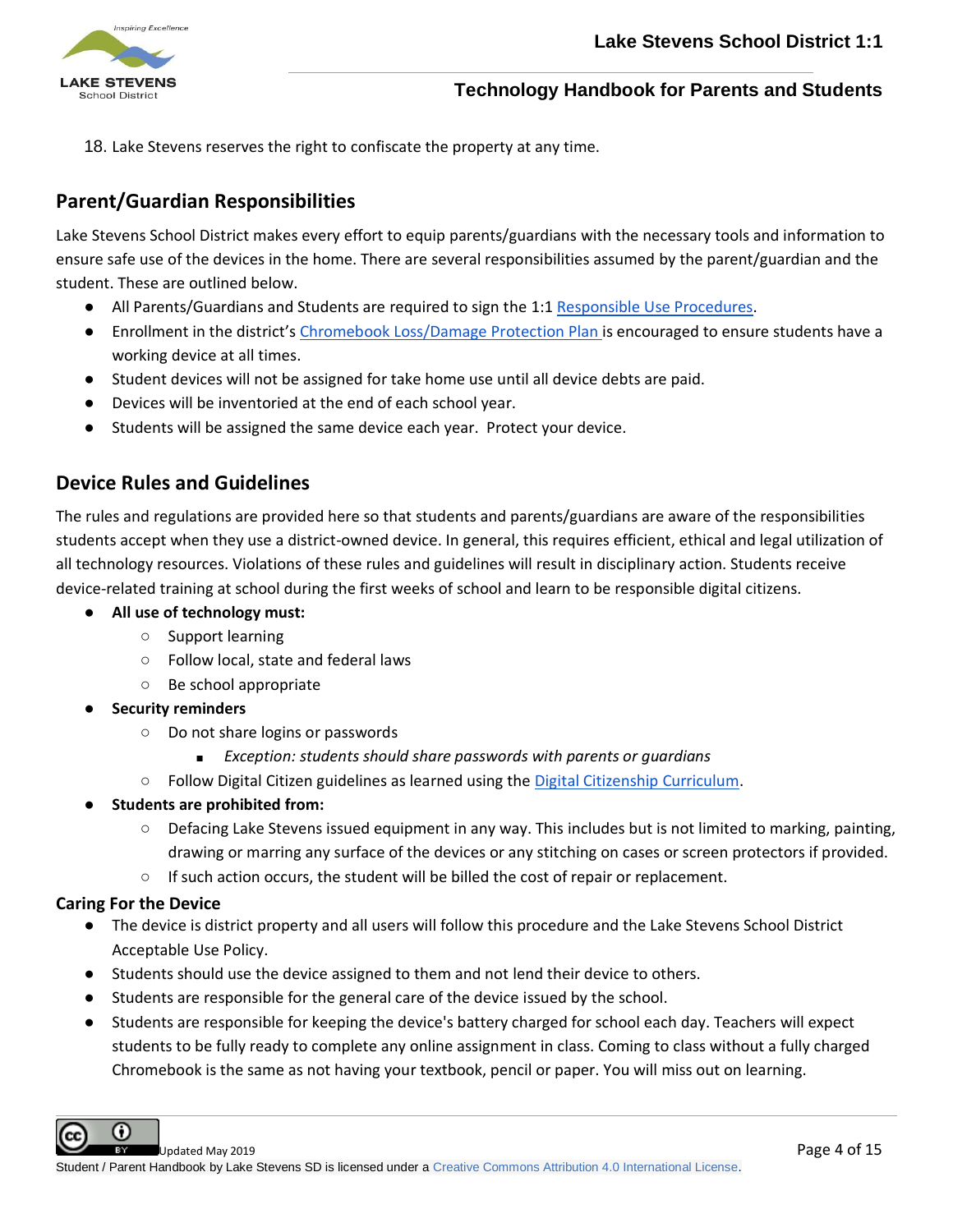

- Damaged devices or devices failing to operate properly must be given to the IT Department for an evaluation and/or repair.
- Only use a clean, soft cloth to clean the screen—no cleansers of any type.
- Cords and cables must be inserted carefully into the device to prevent damage.
- Devices must never be left unattended in an unlocked locker, unlocked car, unsupervised area or in extreme temperatures.
- Only labels, stickers or skins provided by Lake Stevens School District may be put on the device, district-issued protective case or power cord/charger. These items must be removed by the student when returning the device.

#### **Carrying device**

- Devices must be carried in a student's backpack or a laptop bag when moving outside of the classroom. Students who have been issued an "always on" case must have their Chromebook fully inserted in the case at all times.
- Never carry the Chromebook with the screen open.

#### **Screen care**

- Each Chromebook is provided with a screen protection device affixed to the Chromebook or an "always on" case. This must be attached to the device at all times and if the student was issued a case, the Chromebook must be in the cast at all times. Students must follow these guidelines to protect the screen.
	- Screen damage will occur when pressure is applied to the screen. Users must avoid leaning on the top of the device when closed and placing objects in a book bag in such a way that would apply pressure to the screen.
	- Do not store your pencil, pen or any object in the keyboard area. If you close the Chromebook with an object on the keyboard, you will likely crack your screen.
	- The screen must be cleaned with a dry soft cloth or anti-static cloth.
	- The device must not be bumped against lockers, walls, car doors, floors, etc. as it will break the screen.
	- Open the screen from the middle, not the sides, to prevent screen breakage.

#### **Care of device at home**

- The power cord/charger remains at home.
- Charge the device fully each night.
- Use the device in a common room of the home where adults can monitor use.
- Store the device on a desk or table—never on the floor!
- Protect the device from: Extreme heat or cold. Food and drinks. Small children. Pets.
- Do not leave the device in an unattended vehicle for any reason.
- In case of theft, an official police report will be required.

#### <span id="page-5-0"></span>**Email for Students**

All Lake Stevens school students are issued an email account. Lake Stevens email allows students to safely and effectively communicate and collaborate with Lake Stevens staff and classmates, giving them an authentic purpose for writing. These accounts will be used at school for school-related projects. Student email accounts restrict sending and receiving email to accounts inside the district only unless needed for a special student project.

#### **Email Usage**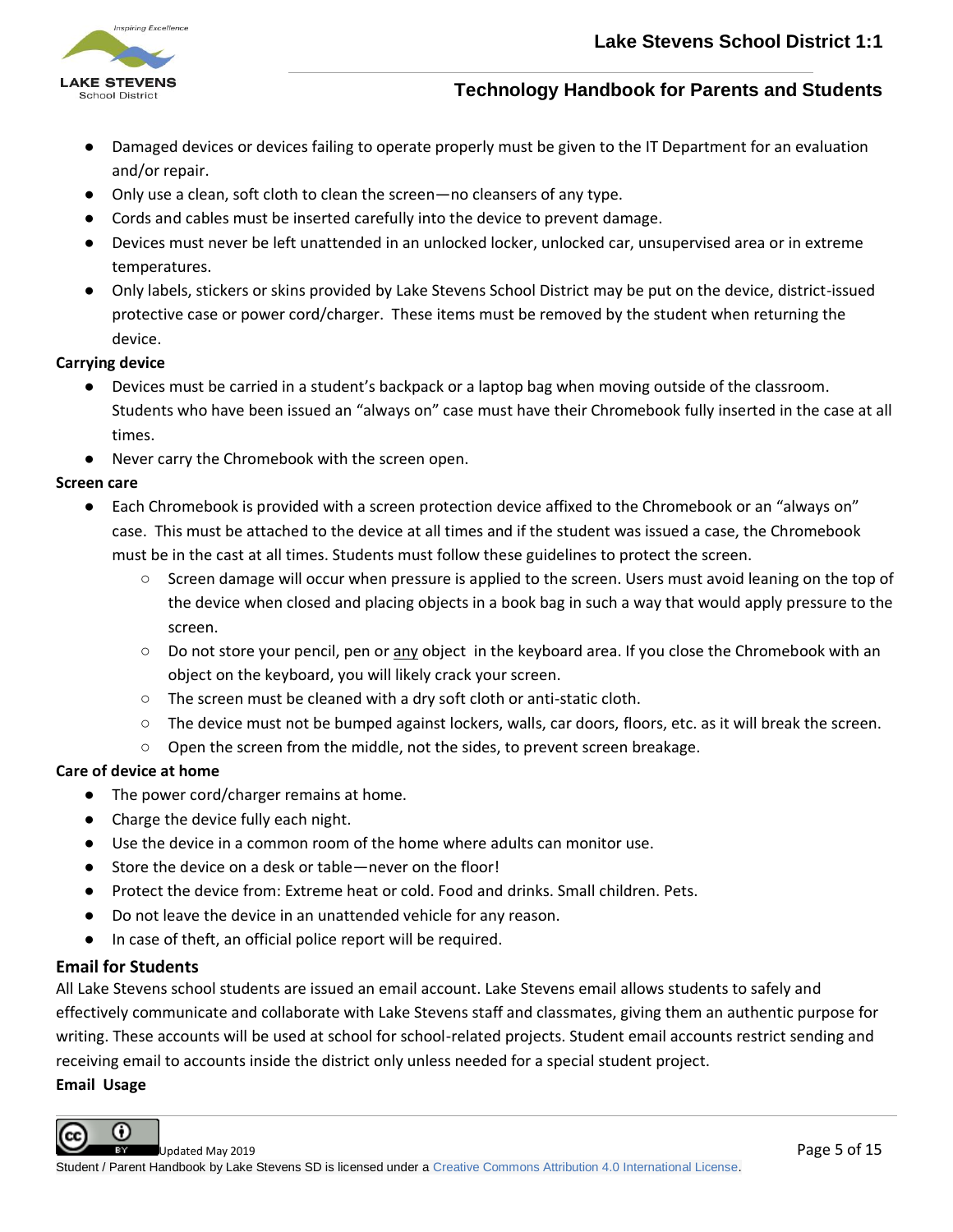

- The primary purpose of the student electronic mail system is for students to communicate with school staff and fellow students to collaborate on school activities.
- Students are responsible for good behavior while using school email (at school and at home), just as they are in a classroom or a school hallway.
- Access to email is given to students who agree to act in a considerate and responsible manner. Access is a privilege, not a right. Access entails responsibility.
- Students are responsible for messages sent from their accounts.
- Students should not share their passwords.
- Students should not give out personal information over email, including home telephone numbers or home addresses.
- Students will not use email to bully, harass or threaten other students or individuals.
- Students will report any unusual activities such as "spam" communications, obscene email, attempts by adults to lure them into dangerous behaviors to their teacher or school administrator(s).
- Students will not use email to send chain letters, viruses, hoaxes or forward social or non-school related email to other students or staff.
- Email accounts are filtered and messages written containing certain inappropriate language or content are rejected as undeliverable.
- School email should only be used to sign up for school related accounts and other collaborative Internet tools.
- Student email is provided by the district and is district property. Lake Stevens School District reserves the right to archive, monitor and/or review all use of its email system, and users should not have any expectation of privacy in any electronic message created, sent or received on the district's email system.
- Student email accounts will be removed from the system after graduation, leaving the school district, or disciplinary actions. If necessary, Lake Stevens School District, at its discretion, may close the accounts at any time.

### **Email etiquette**

- **Don't SHOUT!** If you type in all capital letters, your reader will see this as yelling, or they will think that you were just too lazy to use proper text formatting. It's also hard on the eyes. Did you know that it takes longer to read something written in all caps than it does to read something that is properly formatted?
- **Use a meaningful subject line.** This is the first thing your reader will see, so use the space to help them understand the contents of the email even before they open it. Type in a subject that relates to the message you're sending. The subject line is the most exposed portion of your message as well. Be sure you use discretion in choosing the words of the subject line.
- **Proof, spell-check and use proper formatting.** Poor writing skills are a direct reflection on you! And the reader never forgets the person who writes a poorly written message.
- **People are busy.** Use email professionally and don't send casual emails with no purpose. This is especially important in emails to teachers and other adults.

### **Guidelines and reminders**

- Email should be used for educational purposes only.
- Email transmissions may be monitored by staff at any time to ensure appropriate use. This means that teachers may check students' email.

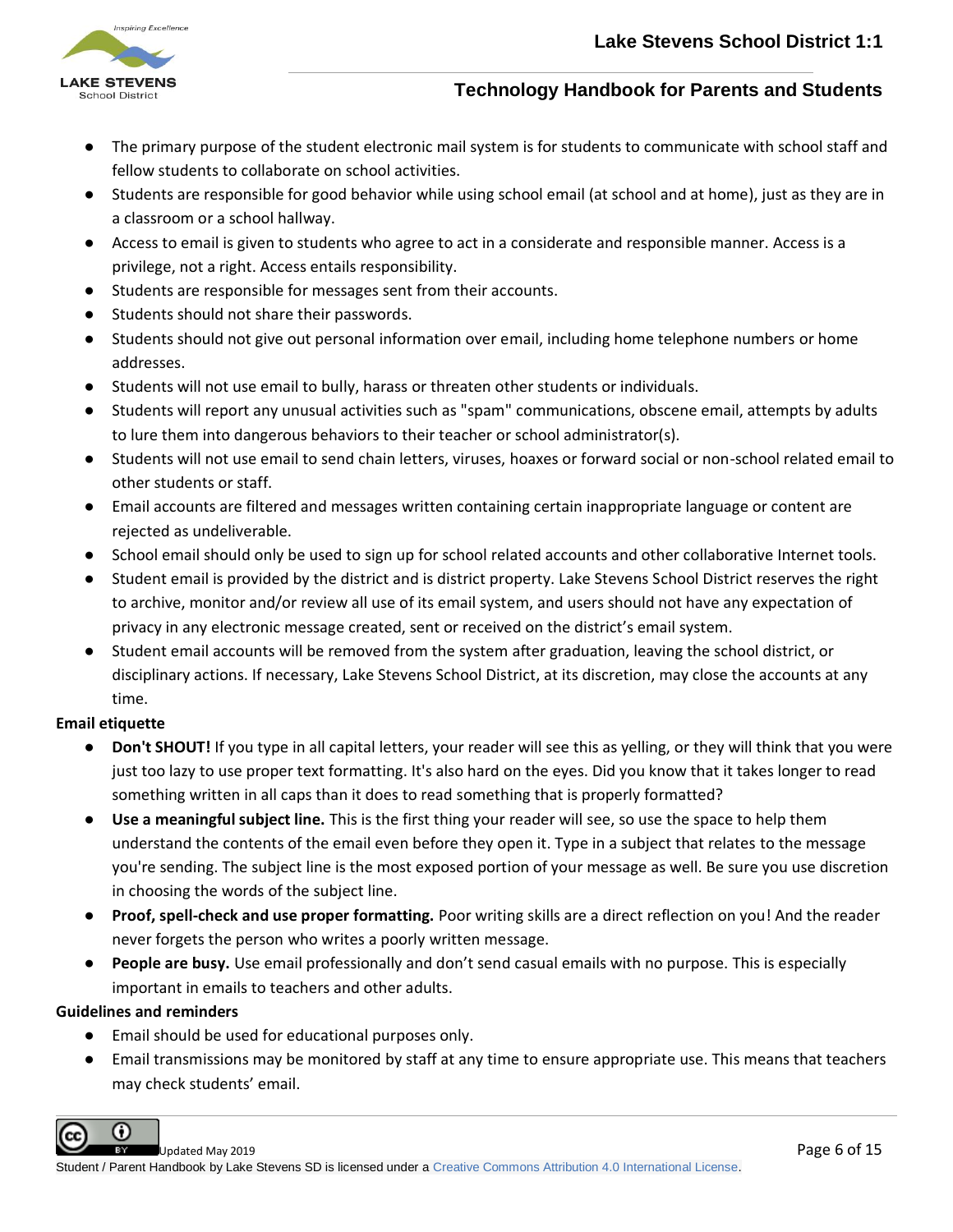

- All email and all contents are property of the district.
- Email should only be used by the authorized owner of the account.
- Students need to protect their passwords. You are responsible for messages sent from your account..

#### **Unacceptable use examples**

- Non-education related forwards (e.g. jokes, chain letters, images).
- Harassment, profanity, obscenity or racist terms.
- Cyber-bullying, hate mail, discriminatory remarks.
- Email for individual profit or gain, advertisement, or political activities.

#### <span id="page-7-0"></span>**Chatting**

Chatting should be used for educational purposes to collaborate with teachers and fellow students on a school based project.

*Similar to supervision at school, we recommend parent/guardian supervise the device use at home.*

#### <span id="page-7-1"></span>**Webcams**

Devices equipped with a webcam offers students an extraordinary opportunity to experience a 21<sup>st</sup> Century tool and to develop 21st Century communication skills.

- **● Examples of use**
	- **○** Webcams are to be used for educational purposes only, under the direction of a teacher. Examples include:
		- Recording videos or taking pictures to include in a project
		- Recording a student giving a speech and playing it back for rehearsal and improvement.
- **● At home**—Use of webcams is allowed at home with permission from parents/guardians.

#### <span id="page-7-2"></span>**Listening to music**

- **● At school**—Listening to music on your device is not allowed during school hours without permission from the teacher.
- **● At home**—Listening to music on your device is allowed at home with permission from parents/guardians.

#### <span id="page-7-3"></span>**Watching movies**

- **● At school**—Watching movies on your device is not allowed during school hours without permission from the teacher.
- **● At home**—Watching movies on your device is allowed at home with permission from parents/guardians.

#### <span id="page-7-4"></span>**Gaming**

- **● At school**—Online gaming is not allowed during school hours unless you have been given permission by a teacher. Any games must be in support of education.
- **● At home**—Online gaming is allowed at home if all of the following conditions are met:
	- **○** The content of the game is school appropriate.
	- **○** You have permission from your parent/guardian.
	- **○** No download of any kind is needed.

#### <span id="page-7-5"></span>**Backgrounds and screensavers**

Any images set as a device background must be school appropriate and must comply with School Board Policy.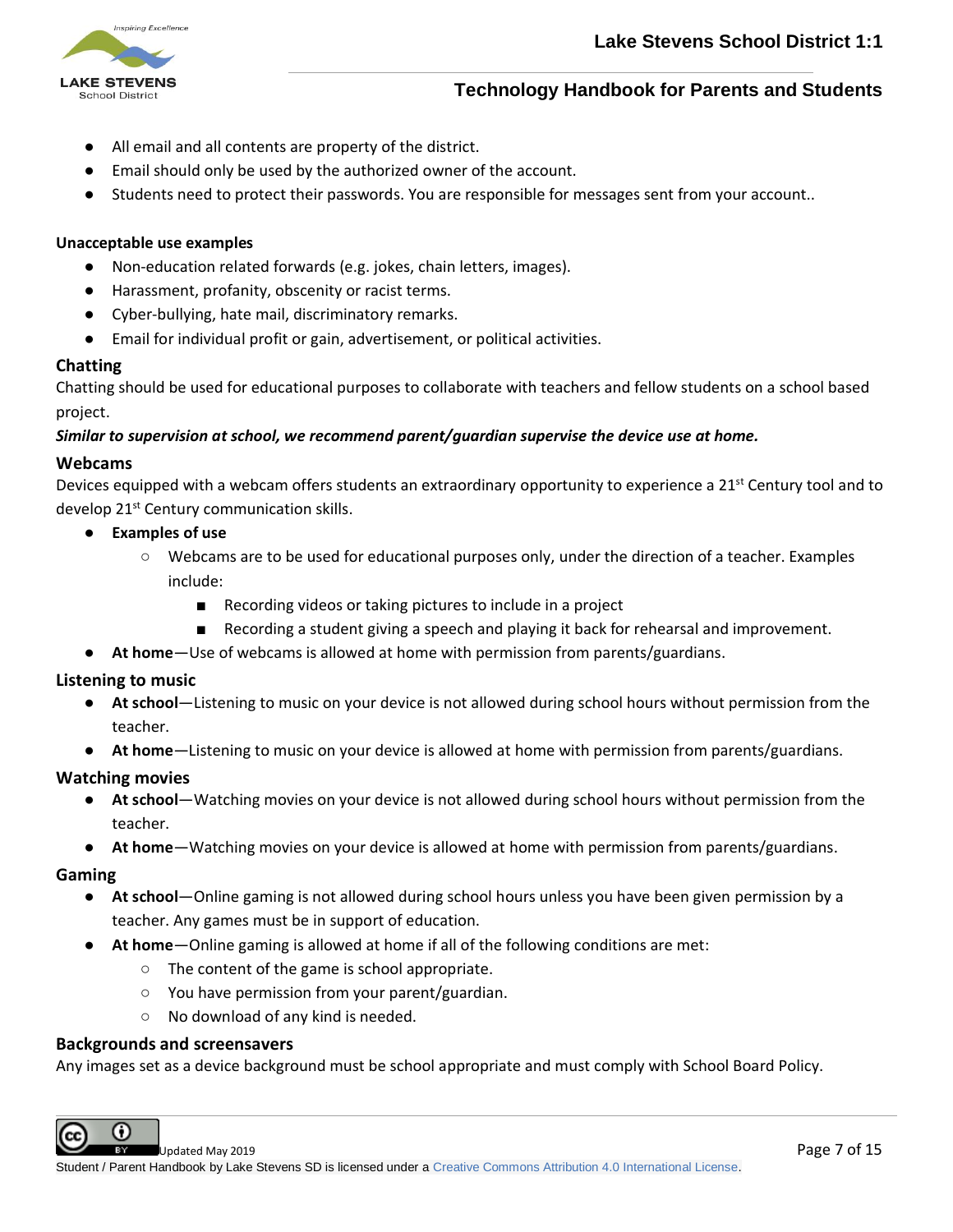

Inappropriate media may not be used as a device background. Presence of guns, weapons, pornographic materials, inappropriate language, alcohol, drugs or gang-related symbols will result in disciplinary action and/or loss of device privileges.

# <span id="page-8-0"></span>**Copyright and plagiarism**

Students are expected to follow all copyright laws as outlined in *[Fair Use Doctrine of the United States Copyright Law](http://www.copyright.gov/fls/fl102.html) (Title 17, USC).* The distinction between what is fair use and what is infringement in a particular case will not always be clear or easily defined. There is no specific number of words, lines, or notes that may safely be taken without permission.

Acknowledging the source of the copyrighted material does not substitute for obtaining permission. Copyright protects the particular way authors have expressed themselves. The safest course is to get permission from the copyright owner before using copyrighted material.

Many people think of plagiarism as copying another's work or borrowing someone else's original ideas. To "plagiarize" means that you are stealing and passing off the ideas or words of another as one's own. You should never use another person's work without crediting the source. In other words, plagiarism is an act of fraud. It involves both stealing someone else's work and lying about it afterward.

# <span id="page-8-1"></span>**Technology Discipline**

Most tech-related behavior violations are equivalent to "traditional" classroom violations.

- Leaving your device at home is equivalent to leaving your textbook or school supplies at home.
- Cutting and pasting without citing sources or putting it into your own words is equivalent to plagiarism.
- Cyber-bullying is equivalent to bullying or harassment.
- Damaging or defacing the device or accessories is equivalent to vandalism or property damage.

In cases where unacceptable use or negligence is suspected, contact your teacher first.

# **Repairing/Replacing Your Chromebook**

All Chromebooks in need of repair should be brought to the library as soon as possible.

- The district will repair or replace damaged equipment resulting from normal use at no cost to the student/parent if you have purchased the protection plan. Students will receive a "loaner" Chromebook while their device is being repaired. The loaner must be returned once the student's device is ready for use.
- If the parent/guardian elected to participate in the voluntary [Chromebook Damage/Loss program,](https://docs.google.com/document/d/1QTXJerEs7oFnX8esajqvpr722X1F8xHRM9tIOYzbw74/view) accidental damage or vandalism repairs will be done at no cost to the student/parent. All other breakages such as through user negligence will be the responsibility of the student/parent to pay for.
- The district will make its best attempt to purchase replacement parts at the best possible price.
- All repair work must be reported to the Tech Support Area.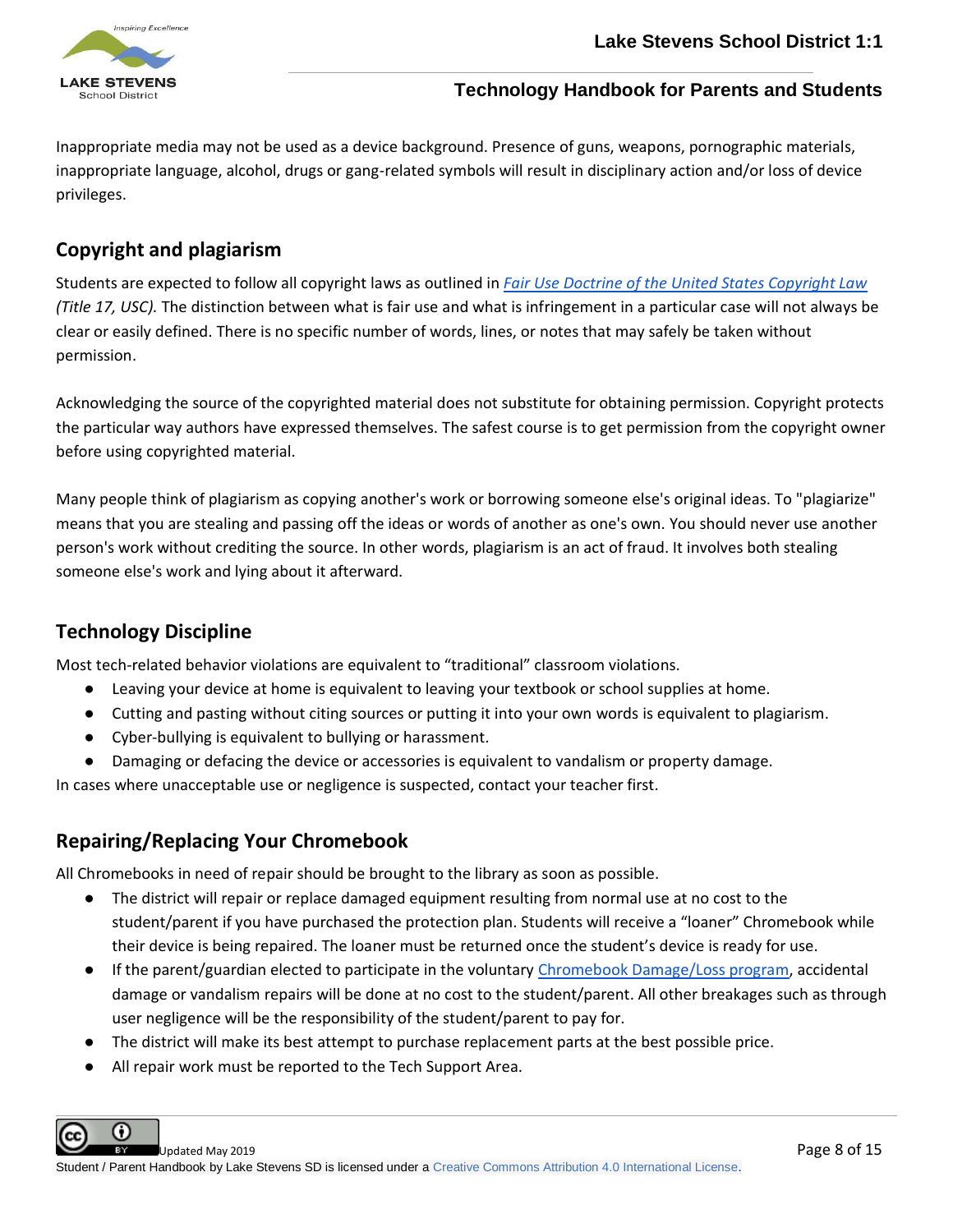

District-owned Chromebooks should never be taken to an outside computer service for any type of repairs or maintenance.

## **Estimated Costs & Sanctions (subject to change)**

The following are estimated costs of the Chromebook parts and replacement:

- Total replacement of Chromebook: approximately \$330
- Replacing screen: \$50
- Replacing keyboard/touchpad: \$75
- Replacing battery: \$50
- Replacing power supply/cord: \$18/\$39 (USB C)

The District shall impose the following sanctions for not returning the student device as outlined below:

- A fine of approximately \$300 will be placed on their student account and an invoice generated to the parent/guardian.
- If the invoice is not paid within 60 days of receipt, the District will submit the delinquency to a collection agency.
- Per RCW 43.09.185, the District will report known loss of asset to the Washington State Auditor's Office.
- The District may report the theft of student device to law enforcement.

# <span id="page-9-0"></span>**Accountability**

### <span id="page-9-1"></span>**Legal title**

Legal title to the device is with the district and shall at all times remain with the district. The student is responsible at all times for the device's appropriate care and use.

#### **Legal property**

Comply with trademark and copyright laws and all license agreements. Ignorance of the law is not immunity. If you are unsure, ask a teacher or parent. Plagiarism is a violation of the student policy. Give credit to all sources used, whether quoted or summarized. This includes all forms of media on the Internet, such as graphics, movies, music and text.

#### <span id="page-9-2"></span>**Liability**

Lake Stevens School District reserves the right at any time to demand return of the device. Students remain responsible for the device until it has been verified to be in working order. The parent/guardian/student are responsible for the entire cost of repairs or replacement to computing devices damaged through student misuse, neglect, intentional damage or loss. In case of theft, an official police report will be required.

#### **No expectation of privacy**

Students have no expectation of confidentiality or privacy with respect to any usage of a Chromebook, regardless of whether that use is for district-related or personal purposes, other than as specifically provided by law. The school district may, without prior notice or consent, log, supervise, access, view, monitor, and record use of student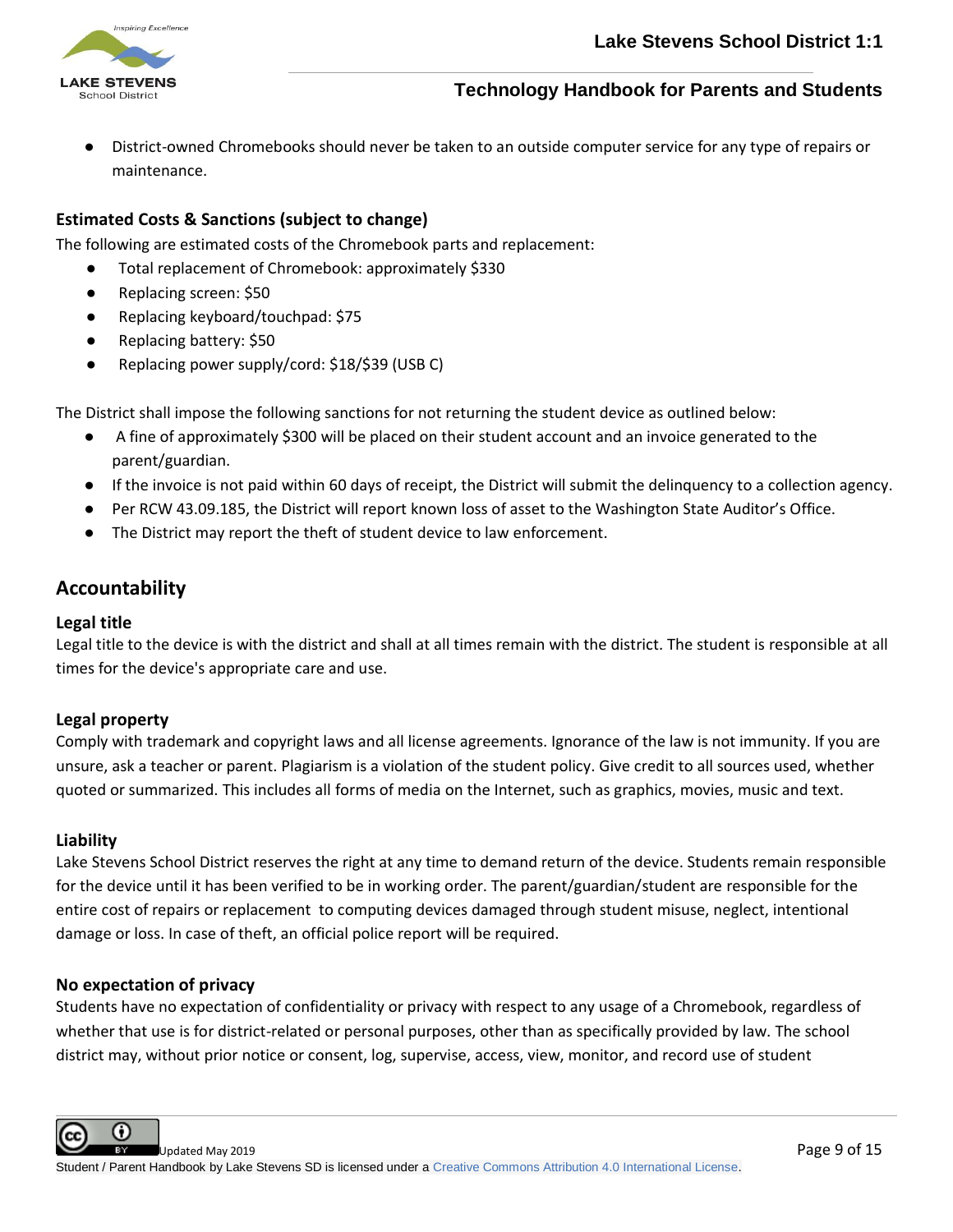

Chromebooks at any time for any reason related to the operation of the school district. By using a school-issued Chromebook, students agree to such access, monitoring, and recording of their use.

### Monitoring Software

Teachers, school administrators, and the technology department staff may use monitoring software that allows them to view the screens and activity on student-issued Chromebooks. This software is limited to school times only (7 a.m. to 4 p.m.).

# <span id="page-10-0"></span>**School Board Policy**

Board Policy 1800 - [Electronic Resources](https://sites.google.com/a/lkstevens.wednet.edu/lssddocs/school-board-policies/1000-series---board/1800%20-%20Electronic%20Resources.pdf)

# **Digital Citizenship: Good to know**

# <span id="page-10-1"></span>**What is Digital Citizenship?**

- Digital Citizenship is a concept that helps students understand how to use technology appropriately in a society full of technology.
- The district expects students to use technology appropriately and responsibly whether in electronic communication or participation.
- The district has electronic precautions in place in order for students to participate safely and securely in this environment and enjoy the rights of a digital world in an educational setting.

#### **District responsibilities**

- The school will provide Internet and email access to students.
- School staff will help students conduct research and ensure student compliance with the district's 1:1 [Responsible Use Procedures.](https://docs.google.com/document/d/1XazAaycMtcjySssxOGjNVxopBpjCVvuSQ7x89VF2iF0/edit?usp=sharing)
- Filtering/blocking of inappropriate Internet materials is done at the district level, and the district provides network data storage areas for all students. Student Chromebooks are filtered anywhere the student uses one and at any time the student uses one.
	- Web filtering is useful, but can never be 100 percent effective. Students intent on defeating the filter will likely be successful. Please work with your child to emphasize the importance of Digital Citizenship.
- Lake Stevens School District reserves the right to investigate the inappropriate use of resources and to review, monitor and restrict information stored on or transmitted via Lake Stevens School District-owned equipment and resources.

#### **Student Responsibilities**

Students will abide by the district's [Responsible use Procedures](https://docs.google.com/document/d/1XazAaycMtcjySssxOGjNVxopBpjCVvuSQ7x89VF2iF0/edit?usp=sharing) and:

- Contact an administrator about any security issue they encounter.
- Monitor all activity on their personal account(s).
- Report email containing inappropriate or abusive language or questionable subject matter to a teacher or

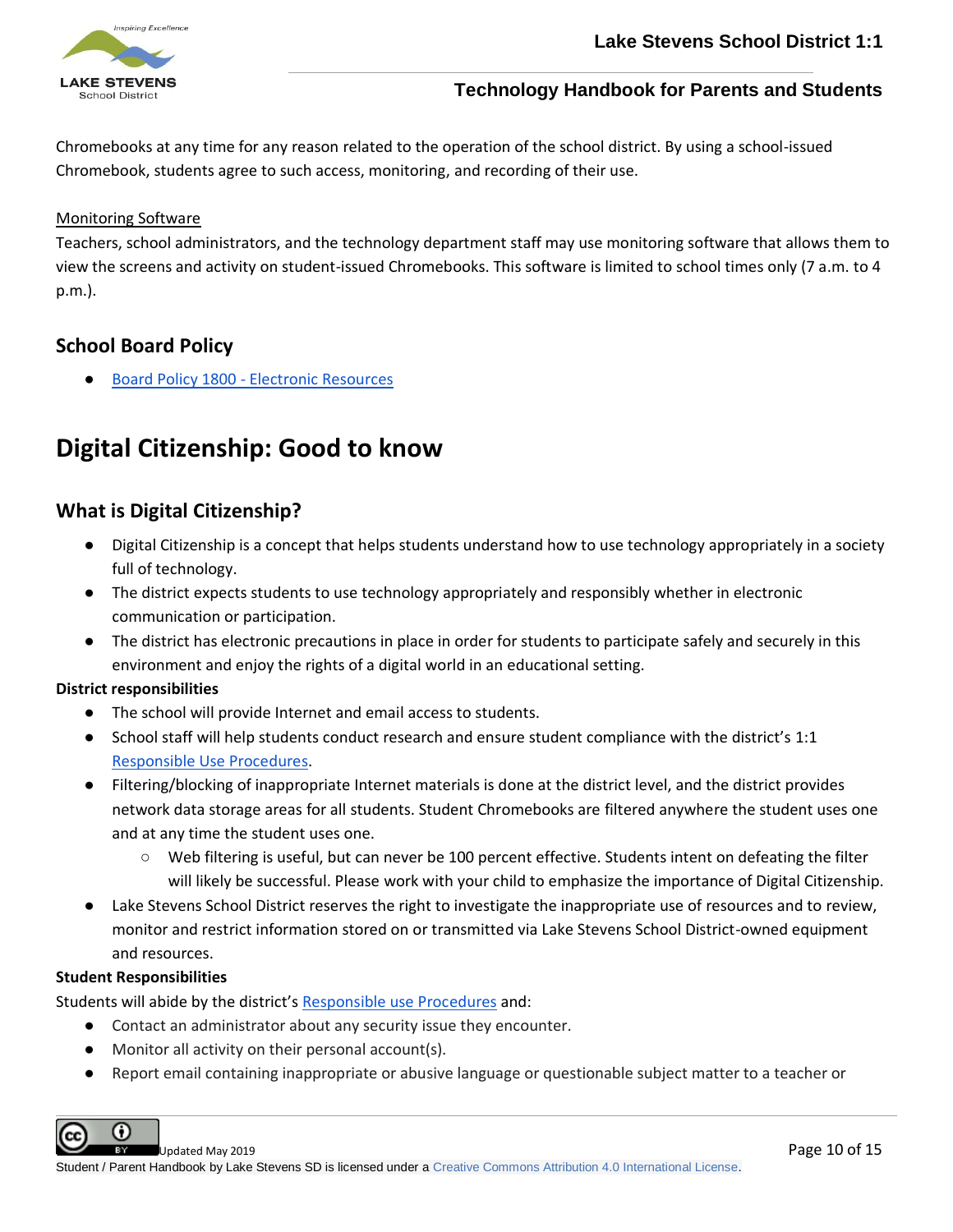

administrator at school.

- Return the device and accessories to the school when requested..
- When students withdraw from school, they must return their device to the issuing school on the date of departure.

### **Parent/guardian responsibilities**

- Talk to your children about the values and standards you expect your children to follow as they use the Internet just as you talk to them about their use of all other media information sources such as television, telephone, movies, radio, etc.
- All district-issued devices utilize Internet filters that are enabled at school, at home, and anywhere else a student might use their device. Parents are encouraged to monitor student activity at home, especially their Internet use.

#### **Appropriate Content**

All files must be school appropriate. Inappropriate materials include explicit or implicit references to:

- Alcohol, tobacco or drugs
- Gangs
- Obscene language or nudity
- Bullying or harassment
- Discriminatory or prejudicial behavior
- **Glorification of violence**

#### **Monitor Student Use**

The parent/guardian must agree to monitor student use at home, and away from school. The best way to keep students safe and on-task is to have a parent/guardian present and involved.

#### **Suggestions**

- Investigate parental controls available through your Internet/phone service provider and/or your wireless router.
- Develop a set of rules/expectations for device use at home. Some websites provide parent/child agreements for you to sign.
- Only allow device use in common rooms of the home (e.g. living room or kitchen) and not in bedrooms.
- Demonstrate a genuine interest in what your student is doing on the device. Ask questions and request that they show you his or her work often.

# <span id="page-11-0"></span>**Health Tips for Parents**

The average child in the US now spends an average of 7 hours a day using computers, cell phones, televisions and other electronic devices. As screen and electronics time increases, time spent on exercise and family activities typically decreases. An increase in screen time has been shown to be linked to an increase in obesity rates.

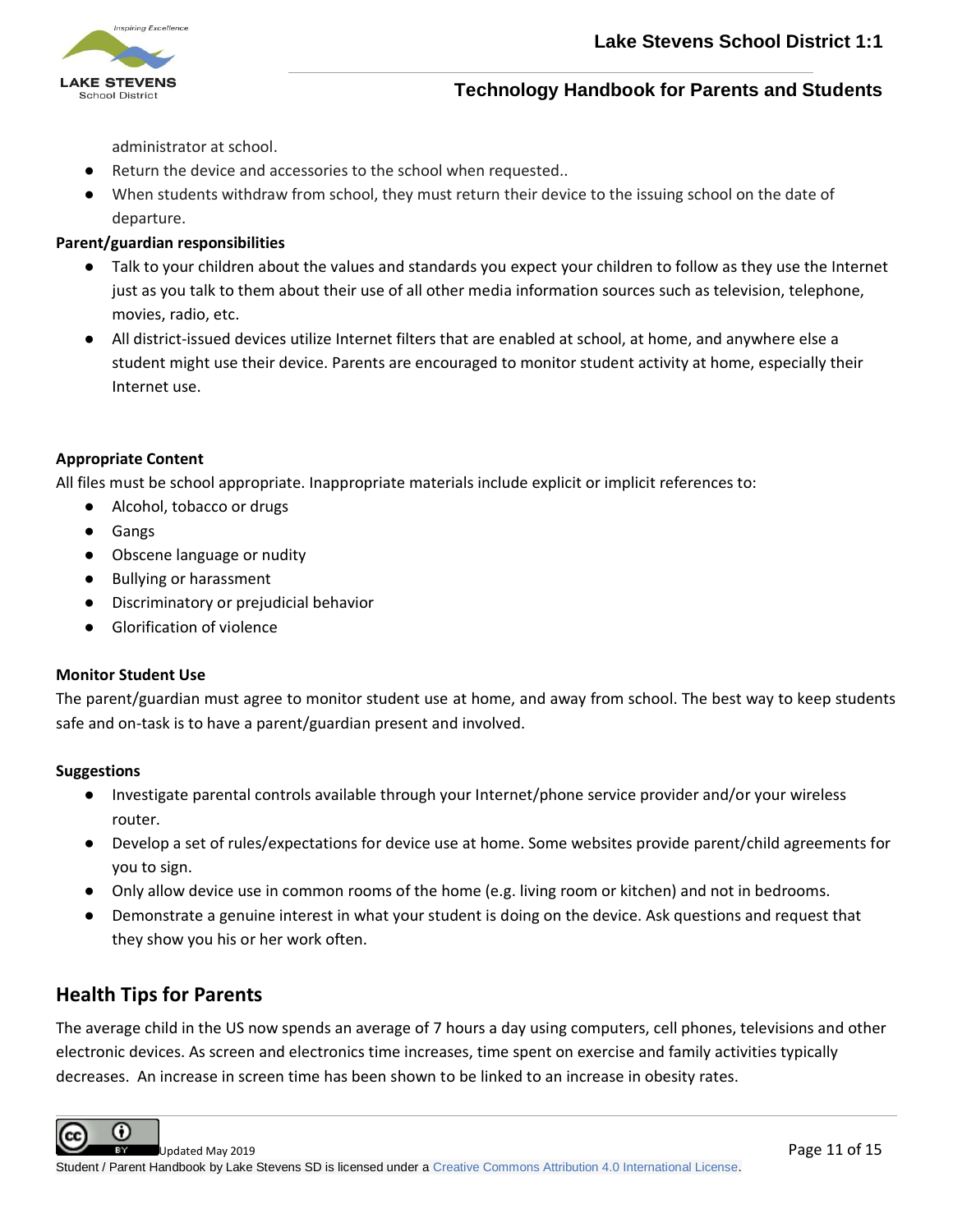

So here's what you can do to help keep your child safe and healthy as he or she ventures into this new world of electronic education.

- 1. Limit the amount of time that your child is using the computer outside of schoolwork. The AAP recommends limiting total screen time to two hours daily.
- 2. Be aware of what your child is using the computer for. Know what Internet sites he is visiting and what he is doing on those sites.
- 3. Keep the bedroom as a screen free area. No televisions, cell phones or computers need to be in a child's bedroom, especially at night.
- 4. Encourage your child to get plenty of exercise daily.
- 5. Above all, talk with your child. Discuss what she is doing with her new computer and discuss things that have absolutely nothing to do with computers. Just talk!

### **Additional articles**

Healthy Habits for TV, Video Games, and the Internet by [http://kidshealth.org](http://kidshealth.org/) Turn Off the TV or Computer and Get Active by [http://www.healthykids.nsw.gov.au](http://www.healthykids.nsw.gov.au/)

# **Cyber-Safety Tips**

Open communication with your child is vital. Your child needs to feel they can come to you if they encounter frightening communications or images.

- **Set age limits.** Keep young children away from any unaccompanied chatting.
- **Understand the technology.** Open an account yourself, and get your whole family connected. If your child views the program as a way of staying in touch with family, there might be less risk of misuse with friends.
- **Model good video chat behavior.** Show children how to be polite and respectful, and let them know that's the behavior you expect when they're video chatting with their friends.
- **Use privacy settings.** Just like other communication tools like Facebook and Yahoo Messenger, most video chat programs come with privacy settings.
- **No inappropriate activities.** You can use parental controls through your Internet provider to restrict what sites your children can visit.
- **Set time limits.** With any online activity, be sure to tell your children how long they will have to engage in these activities.

# <span id="page-12-0"></span>**Email, IM and Chat Rooms—Help children stay safe online**

- Know who your child is communicating with online.
- Open a family email account to share with younger children.
- Teach your child never to open emails from unknown senders and to use settings on IM programs to block messages from people they do not know.
- Be aware of other ways your child may be going online—with cell phones, devices or from friends' homes or the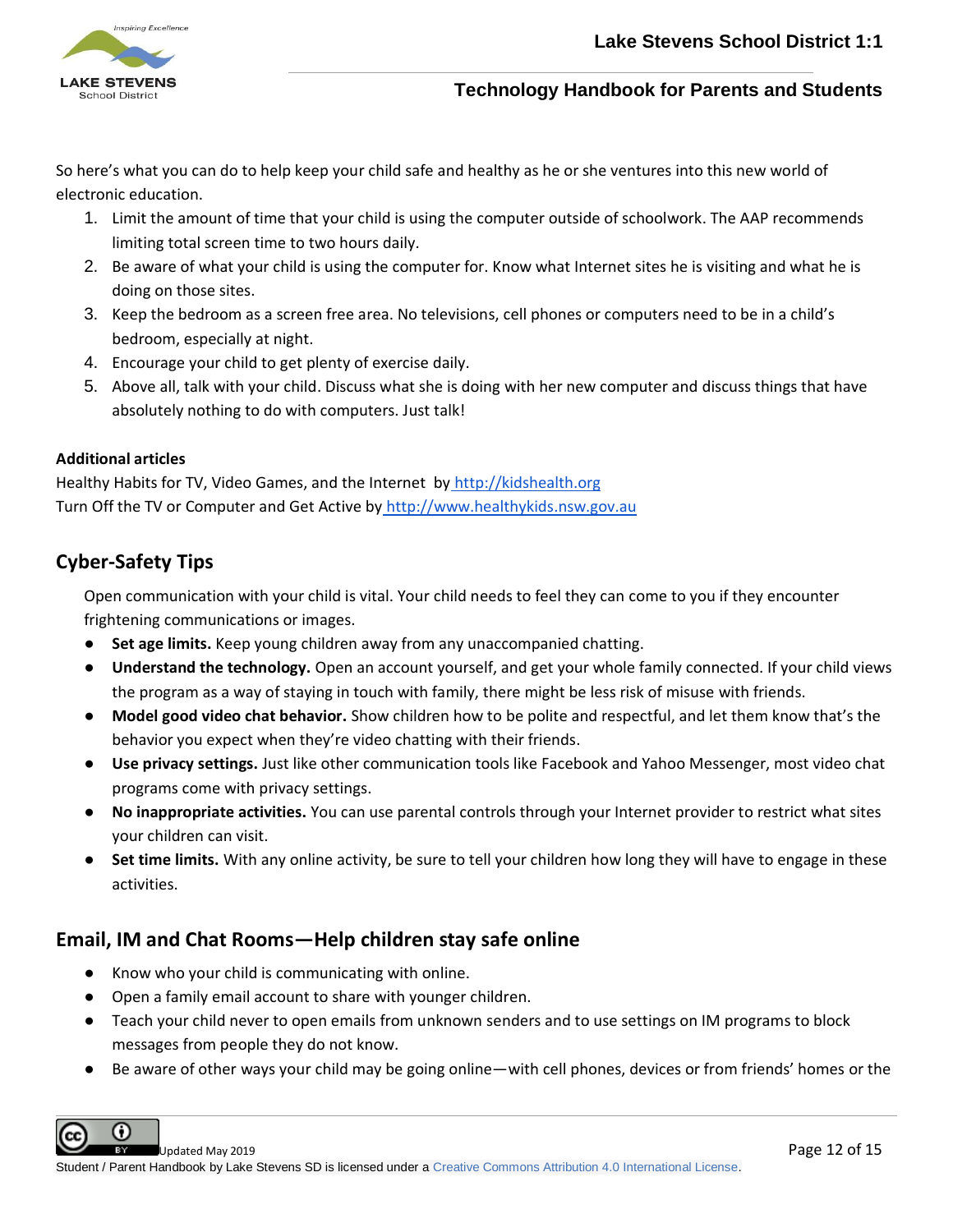

library.

- Tell your child not to share passwords with anyone but you to help avoid identity theft and cyber bullying.
- Familiarize yourself with popular acronyms at sites like www.netlingo.com and www.noslang.com/.

#### **Help protect children against inappropriate content**

- Use the NetSmartz [Internet Safety Pledges](http://www.netsmartz.org/Resources/Pledges) to set clear guidelines for going online.
- Report the sexual exploitation or online enticement of a child to [www.cybertipline.com.](http://www.cybertipline.com/)

# <span id="page-13-0"></span>**Teach Your Children The Following Rules**

- Never accept files or downloads from unknown sources; this includes familiar sources if you were not expecting them. Accepting files or downloads from unknown sources can bring a virus that could harm the device.
- Never give out real name, telephone or cell phone number(s), mailing address, or passwords. Giving away personal information can lead to identity theft or worse.
- Do not post photographs in publicly accessible sites. The settings for ANY social networking profiles should be PRIVATE and new friends are accepted only if they are known to the child AND parent.
- Posting pictures online or sending images can have dangerous consequences.
- Report Cyberbullying to an adult. (Cyberbullying refers to the practice of using technology to harass, or bully, someone else).

# <span id="page-13-1"></span>**Children's Internet Protection Act (CIPA)**

The [Children's Internet Protection Act \(CIPA\)](http://www.fcc.gov/guides/childrens-internet-protection-act) was enacted by Congress in 2000 to address concerns about children's access to obscene or harmful content over the Internet. CIPA imposes certain requirements on schools or libraries that receive discounts for Internet access or internal connections through the E-rate program.

Lake Stevens School District follows the Protecting Children in the 21st Century Act by:

- Blocking or filtering Internet access to materials that are harmful to minors
- Providing instruction in Internet Safety
- Activel[y teaching students](https://docs.google.com/document/d/1aFj6EEH8aAoDzFq67ZIHKfmBk8wClq165HD10DST6V8/edit?usp=sharing) to be safe, responsible, and ethical digital citizens.

# <span id="page-13-2"></span>**Contact your teacher if you have questions about any of the following....**

- **Troubleshooting** 
	- Always try restarting the device as the first step of troubleshooting.
	- **At school**—If restarting the device does not solve the problem, contact your teacher.
	- **At home**—If restarting the device does not solve the problem and it is an Internet connectivity problem, contact your Internet service provider. For other problems, contact your teacher when you return to school.
- How the device is used in instruction
- Question about the device
- Cyberbullying